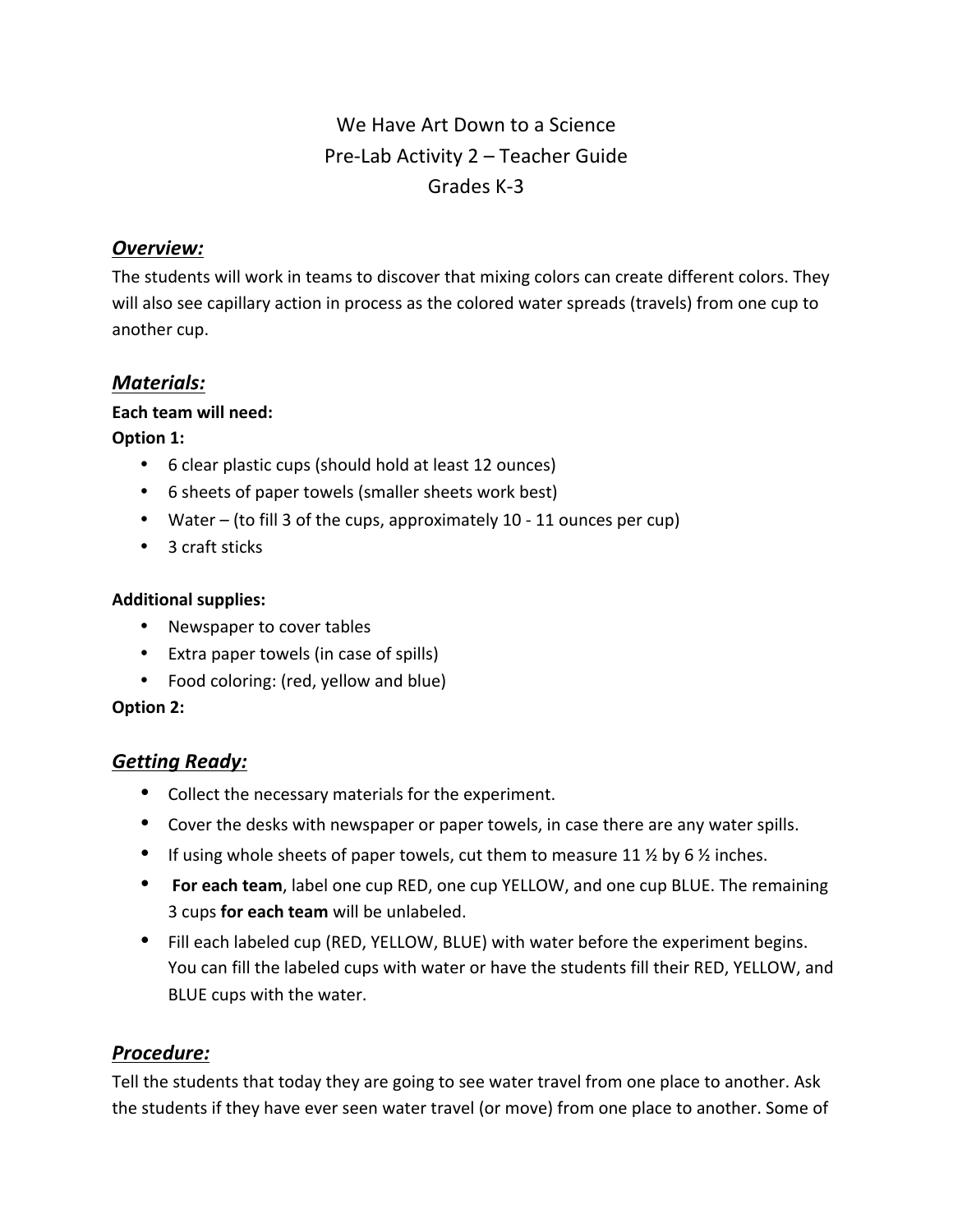the students may say waves at the beach or in circles when a rock is thrown into a pond or lake. Those examples are correct of water moving, but today they will see the water move from one cup to another cup at their tables. Explain to them that you want them to SEE the water moving so food coloring will be added to the water. Tell the students that they will be using red, blue and yellow food coloring to add to their cups of water.

At each table, have the students place their cups into a circle with an empty cup **between** each labeled cup. The labeled cups need to be filled with water at this time, if you haven't already filled them. Each cup should be almost completely full. Have the students add 6 to 8 drops of food coloring to the appropriately labeled cup and stir carefully with the craft stick.

#### **Say to the students:**

*If* you look at your circle of cups on your tables, there are 3 cups with water and in between each filled cup there is an empty cup. The water is going to travel from the filled cup to the *empty cup.* 

### **Ask the following questions:** (allow time for students to respond)

How do you think the water is going to get into the empty cups? *What do you think the water will look like once it goes into the empty cup?* Will the water look the same in each empty cup? *How do you think the water will be different?*

Have the students fold the small sheet of paper towels into thirds (lengthwise). You should demonstrate for them how to do this procedure. Tell the students to bend their paper towel in half so they have two shorter parts. They are going to place each part into a cup filled with colored water and the other part into the empty cup beside it. Every cup (filled and empty) should have a paper towel part placed in it. The empty cups should have two paper towel parts, one from each filled cup on either side of it. For example, the empty cup between red and yellow will have the paper towel coming from the red cup and the paper towel coming from the yellow cup. Double check and make sure each team table has completed this part of the activity correctly. 

You should see the color traveling up each section of the paper towel from the colored water and then traveling down the other section into the empty cup. Once the red water mixes with the yellow water in the empty cup, you will see orange water. The yellow water mixes with the blue water to make green water. The blue water mixes with the red water to make purple water. Allow the experiment sufficient time to have the water travel from one cup to the other cup to mix the colors. You see results after about 15 minutes. The water will continue to travel from one cup to the other cup until the water levels are all about the same.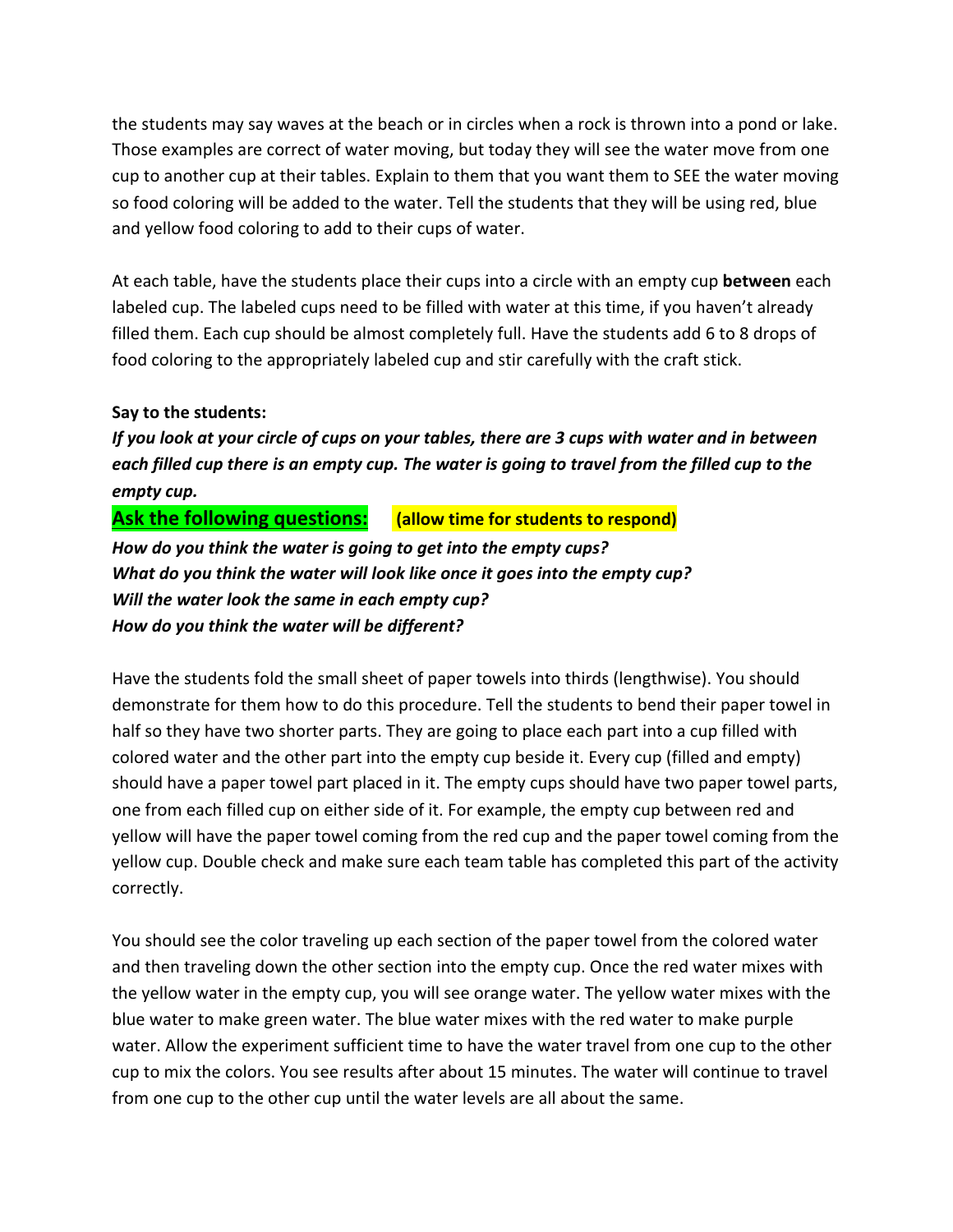As the water travels and the colors are mixing, discuss with the students what they are seeing. Ask them to try to explain how this is happening.

Once the water levels are the about the same, the water will stop moving. Carefully remove the wet paper towels and unroll them. Show them to the students and once again start a discussion about what they see. Lay the wet paper towels flat to dry. Then you will have beautiful tie-dyed sheets to use in an art activity of your choosing.

### *Explanation:*

The colored water travels up the paper towel because of capillary action. Capillary action is the ability of a liquid to flow upward, against gravity, in a narrow space. This is the process that plants use to get water from the ground (soil) through their roots to the rest of the plant. Paper towels (actually all paper products) are made from plant fibers. These plant fibers contain cellulose which allows the liquid to flow between the tiny gaps in this fiber.

Water is also very adhesive. The water molecules like to stick together and they will cling to the cellulose fibers in the paper towels.

The water will travel down the paper towel into the empty cup because of gravity and the cohesiveness of the water to the cellulose fibers. When the colors mix, the new color is formed.

### *Assessment:*

Ask the students the following questions to determine their level of understanding of this concept:

How did the water get into the empty cups?

What part did the paper towel play in helping the water get into the empty cup? Would this happen with something other than a paper towel?

## *Additional Information:*

- You may choose to use wide mouth canning jars instead of cups.
- Using warm (not hot) water will speed the process up to see faster results.
- The cheaper paper towels seem to give the best results.
- You can elevate the cups with the colored water to help give gravity a boost for a faster result.
- Another option is to place the cups in a straight line instead of in a circle. If you choose to do the experiment this way, you will need 7cups instead of 6. A RED cup with red